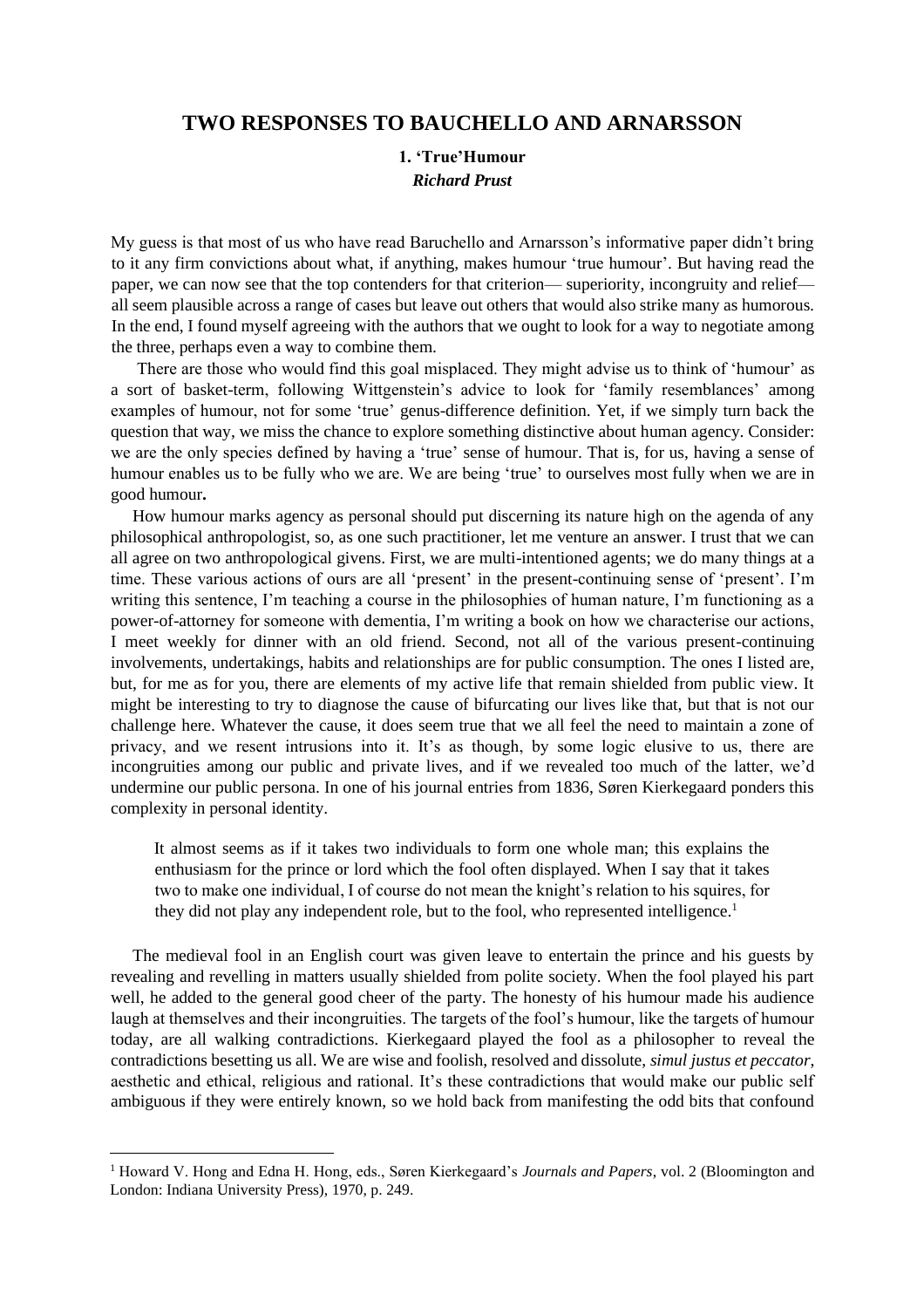simple projection. We are walking mysteries, each of us masquerading as a simple, truthful, sincere identity.

Let me suggest that the fool's humour can be taken as a paradigm for 'true' humour.' When it was true, what it was true to were incongruities in the life of its target; it disclosed the universally confounding complexity in human agency, including that of the prince. The fool's humour disclosed personal truth, the truth that some of every person's intentions are incongruous with what he gives others to know.

The effect of the fool's humour— to give a glimpse of what makes his target truly human— enlivened the party. How so? By affirming to the butt of the joke that he was accepted in that company for who he was. In that sense, the fool's humour could be called a loving act, since only love accepts the entirety of someone's intentional life. In that sense, 'true' humour is divine comedy, the acceptance of others that engenders in them the courage to be the incongruitous beings that they are. Defining true humour as what affirms and enlivens people defines false humour by exclusion; it's the kind that lays bare the incongruities to demean the person bearing them. Kierkegaard called that kind of disclosure 'demonic' humour.<sup>2</sup>

If we bear in mind both the positive function humour can have and the demonic edge it can wield, the traditional contenders for 'true' humour can be put into a synthesizing perspective. The view that 'true' humour always involves the incongruous is clearly congenial with ours. In fact, it expresses the fundamental insight into human agency our view is premised on, that the multiplicity of our tangle of intentions include some that are incongruous with others. Relief is just as plausible. Laughter relieves us in the sense that we feel a loss of tension. That loss can be so great that we 'double over, 'unable to maintain our public posture. What Kierkegaard bids us to see is that the relief humour provides is not just the loss of tension but the loss of the contention that causes the tension. Some of our incongruous actions, if left unacknowledged, can tear us apart. Think of the tragedies of Euripides and how they derive their pathos from this strife. The only help for a tragic hero is the humour of a holy fool, for when the incongruity is accepted by another, in that interactive moment at least, there can be relief from the pretence.

This brings us to the third proposed essence of true humour, the sense of superiority the humourist is said to have over the target of his wit. I suggested above that the fool's humour accepts the target's foibles as a way of accepting him for who he is. This does not make him superior to his target. Quite the opposite, by presenting the incongruities displayed as part of the human condition, the fool puts everyone on the same level, for a moment at least. That's how he can make even the person of the prince intelligible.

But it must be admitted that not all humourists are creators of shared mirth. Some, perhaps most, do claim superiority by demeaning their targets. In fact, so much run-or-the-mill humour has a demonic edge that it sounds only faintly cynical to claim that it's the defining attribute. Being truly humorous is a touchy business. The court fool had to have his wits about him in both senses. His job was to amuse the prince's guests. To do this well, he was relieved of the usual protocols of court and courtesy and allowed to 'break the ice' by being funny much the way the master of a celebrity roast might today. But woe to that jester who steps over the line and hurts the guests. He then ceases to amuse, for then he plays at being superior rather than playing at being the fool.

You may be inclined to think that Kierkegaard's vision of humour as a divine comedy is too parochial to be the basis for a general theory. But his depiction is based on an insistence on the many-facetted and incommensurable structure of human agency, and that's an insistence personalists tend to share. That our incongruities need to be accepted by ourselves and others is not only the insight of Christian existentialists but of wise counsellors of many traditions. Acceptance of incongruity, to the relief of a troubled soul, is a healing and loving act, the emblem of divinity in action.

<sup>2</sup> Ibid., p. 263.